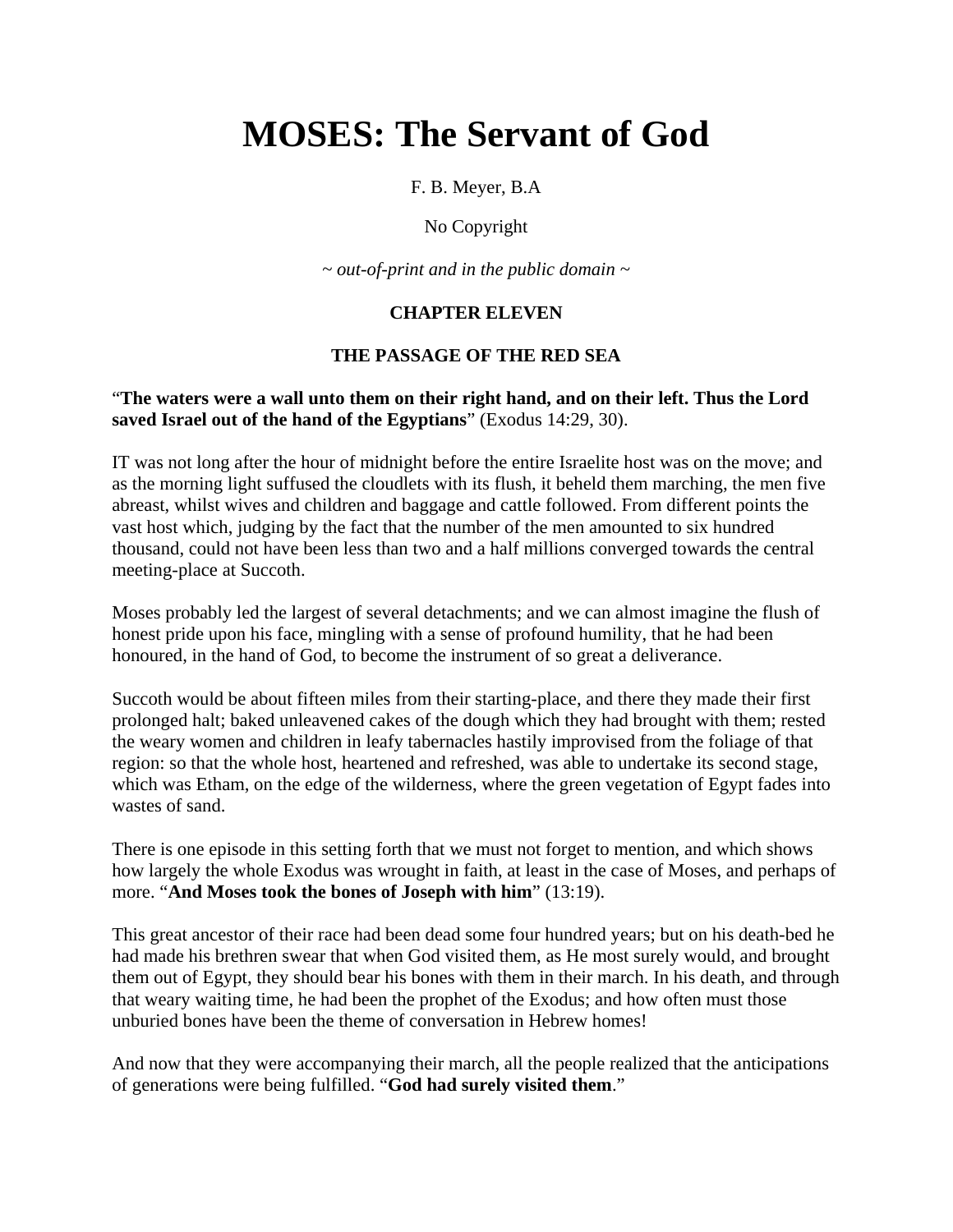# **I. THE GUIDING PILLAR**

In the campaigns of Alexander the Great, we are told that a brazier riled with combustibles and elevated on a high pole indicated his pavilion, and directed the march of his victorious armies. But a still greater spectacle came into view as that Hebrew host broke away from the land of bondage.

Who has not seen in a summer sky some majestic cumulus cloud sailing slowly through the heavens, as if it had taken the impression of some mighty Alp, whose cliffs, recesses and snows were being reduplicated in its shape and color? Something of this sort must have gathered in the pure morning atmosphere at the head of the vanguard, never again to desert that pilgrim band till the Jordan was crossed and it had settled down to brood over the house of God. But all through the years, when night fell, it burnt with fire at its heart; fire, which was always the symbol and sign of the presence of God. This served many purposes.

It was the guide of their march; it was a shadow from the burning heat of a vertical sun, spreading its folds in fleecy beauty to shelter them in a "**weary land**"; and at night it provided them with a light as it watched over them like the Eye of God. On one occasion, at least, as we shall see presently, it rendered the utmost service by concealing the movements of Israel, lying between them and the pursuit of their foes.

There is no pillar of cloud and fire now long since it has faded from the sky; but it was in probable allusion to its blessed help that JESUS said, "**I am the Light of the World**," indicating by his use of a well-known phrase, that what the cloud had been to Israel, He was prepared to be to every soul of man.

*He is our Guide*; by his Spirit within us, by the example of his life, by the words of his Gospel, and by the manifold indications of his providence, He conducts us over the wastes of our earthly pilgrimage to the land where we would fain be. Do not anticipate Him by rash haste, or by acting on your own hurriedly-formed conclusions. Do not lag behind Him indolently. Dare to wait for months, or even years, if He give no indication that the time has come to strike your tents and follow.

*He is our Shield*; beneath his canopy we may shelter from the arrows of the sun of temptation or of prosperity, and from the glare of worldly success.

*He is our Light*; those who follow Him do not walk in the darkness of ignorance, impurity, or sorrow, but have the light of life. Draw the curtain of your tent, Christian pilgrim! look out into the night already glowing with the myriad stars of promise; amid them all behold the sign that He is with you, who slumbers not, nor sleeps, and to whom the night shineth as the day.

In the thought of Moses, that cloud by day and night must have been full of re-assurance, because it was the very chariot of God, in which He went before his people. And it is very touching to learn that "**He took it not away**," as if neither sin, nor murmuring, nor disobedience, could ever drive away Him who loves us, not because we are good, but to make us so; and who cannot leave or forsake those whom He has taught to lisp, "**Abba, Father**."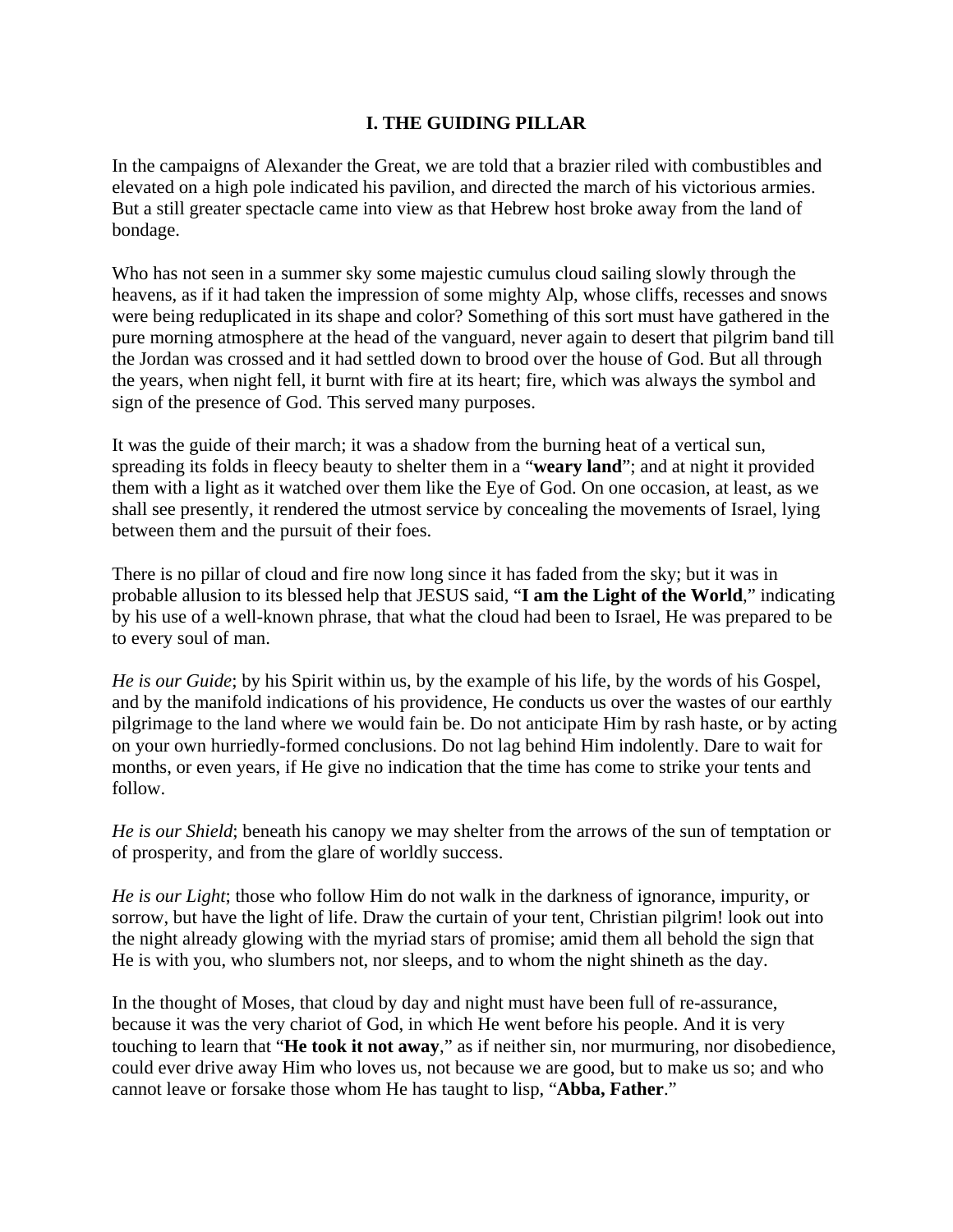#### **II. THE ROUTE**

The easiest route to Canaan lay through the Isthmus of Suez and the land of the Philistines.

A journey of a little over one hundred miles would have conducted them direct to their destination. But God did not permit them to go that way, lest the sight of embattled hosts should unnerve them. In after years, when the education and revelations of the desert were finished, they might behold those scenes undismayed. But as yet they must not know war till they had been more deeply taught in the might and care of God. So is our journey ever adapted to our strength. God is always considering what we are able to bear; never leading us into dangers before which heart and flesh would succumb. "**God led them about**."

The leading about tries our patience; but it is the best route for timid hearts and inexperienced feet.

It must have been a great disappointment when the cloud altered its course, and led them due south. But there was no alternative; and so they finally found themselves encamped in the last place in all the land that human judgment would have selected.

It would appear as if Moses himself would have hesitated encamping there, had he not been distinctly commanded to bid the children of Israel take up that position. On one side of them was Migdol (the modern Muktala) and impassable wastes of sand; on the other was the Red Sea. East of them, or, as it might be, in front, was the impassable range of Baal-Zephon.

It was a perfect cul-de-sac. There was no egress from it except the way by which they had entered. The most inexperienced eyes in the whole multitude must have seen the apparent absurdity of the movement; and loud and deep must have been the murmurs and protestations of the people. "Is this the way to Canaan? We know better! How dare you presume to lead us, when your very first tactics prove you to be wholly untrustworthy? Well for you and us that Pharaoh has his son to bury; or if he came after us we should be like a penned flock of sheep, the prey of the first wolf that can leap the hurdles!"

Such reflections and reproaches are not easy to bear. They can only be borne by a man who has learnt utterly to trust his God. But they made no impression on Moses. He knew Him whom he believed. He had learnt to obey Him implicitly, and to see himself always completely vindicated.

### "**Though a host should encamp against him, his heart should not fear; though war should rise against him, in this would he be confident**."

Oh for more of this simple trust in God, which rests so distinctly in his guidance and help! that the believer will dare to do what to the eye of others are marks of insanity and wild fanaticism, but which are vindicated by the result. Often God seems to place his children in positions of profound difficulty leading them into a wedge from which there is no escape; contriving a situation which no human judgment would have permitted had it been previously consulted. The very cloud conducts them thither.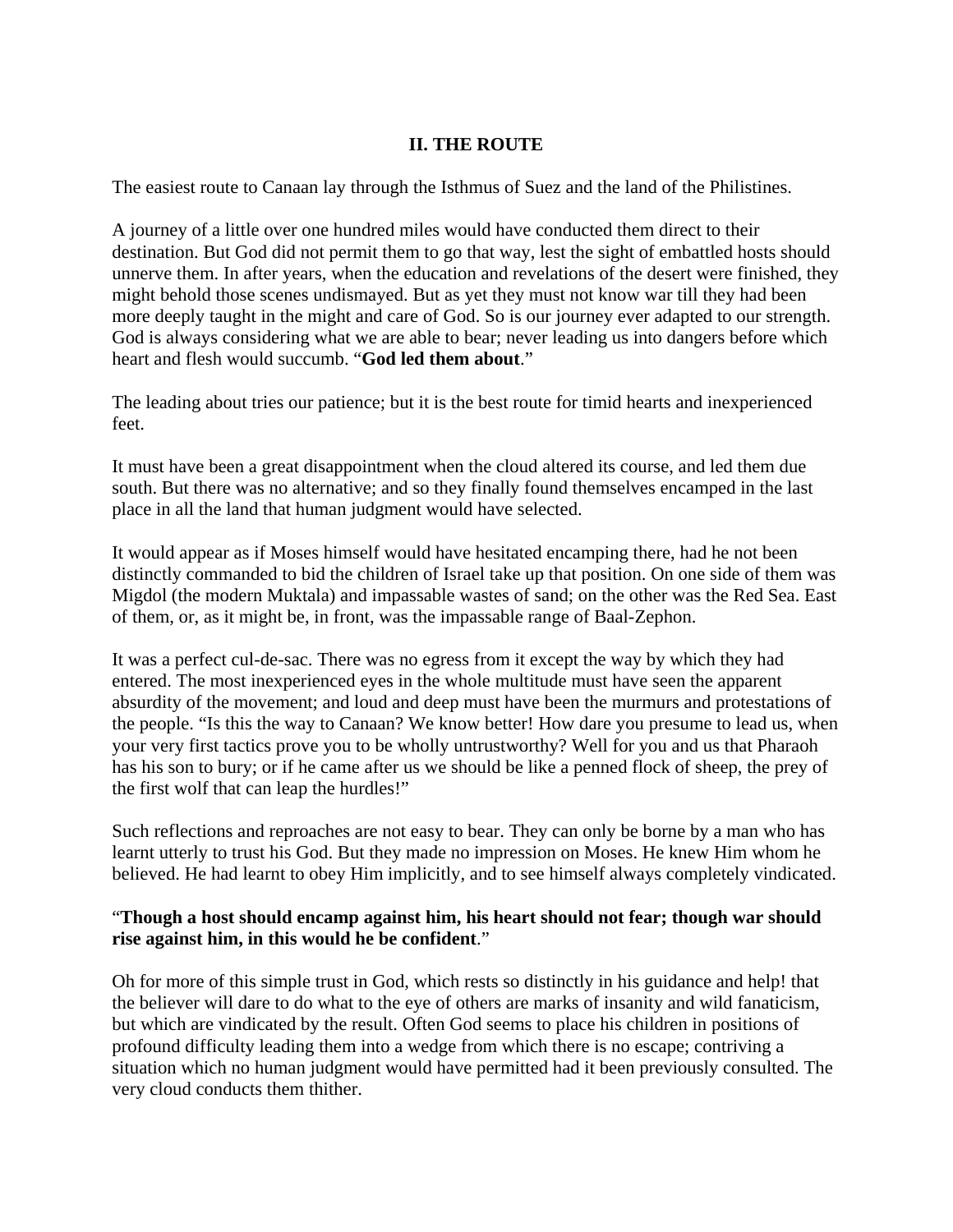You, reader, may be thus involved at this very hour. It does seem perplexing and mysterious to the last degree. But it is perfectly right. The issue will more than justify Him who has brought you hither. It is a platform for the display of his almighty grace and power. He will not only deliver you, but in doing so He will give you a lesson that you will never forget; and to which, in many a psalm and song in after days, you will revert. You will never be able to thank God enough for having done just as He has. Had you brought yourself into this position by your caprice, you had perished miserably; but since He has brought you here, you have only to stand still and see his salvation, which is prepared as the morning.

### **III. THE PURSUIT**

No sooner had Israel gone than Pharaoh was sorry. The public works stood still for lack of labour. Vast territories were suddenly unoccupied. The labour of this enslaved people was missed on every side, in city and field. There was a sudden loss of revenue and service which he could ill dispense with. And his pride forbade that he should quietly acquiesce in their unhindered Exodus. Besides, in their mad haste to be rid of this people, the Egyptians had laden them with jewels of silver, and jewels of gold, and raiment; so much so that it is distinctly said, "**they spoiled the Egyptians**."

It is clear from the contributions afterwards made to the building of the Tabernacle, that Israel was carrying off a large amount of treasure and valuables.

#### "**And the heart of Pharaoh, and of his servants, was turned against the people; and they said, Why have we done this, that we have let Israel go from serving us?**" (14:5, 6).

At this juncture, the king heard of the extraordinary movement southwards, which seemed to have thrown them again into his power. Surely his gods were recovering their olden power, and were rallying to his aid! And he said, "I will pursue; I will overtake; I will divide the spoil; **my lust shall be satisfied upon them!**"

Then there was great haste, and the marshalling of the chivalry and the pride of Egypt, six hundred of the chosen chariots, with cavalry and infantry, horsemen and foot-soldiers.

### "**And the Egyptians pursued after them, all the horses and chariots of Pharaoh . . . and overtook them**" (14:9).

And so as the afternoon closed in, of perhaps the fifth day of the Exodus, the outposts of the fugitive host beheld the dreaded forms of the Egyptian warriors coming over the ridges of the desert hills; and as the night fell they were aware that the whole Egyptian host was encamped in their near vicinity, only waiting for the morning light to swoop down on them, involving them either in a general massacre, or in what was, perhaps, more dreadful, a return to slavery.

It was an awful plight. Terrible, indeed, was the breaking of that news on those craven hearts. They immediately turned on Moses, and spent their fear and anguish on his heart.